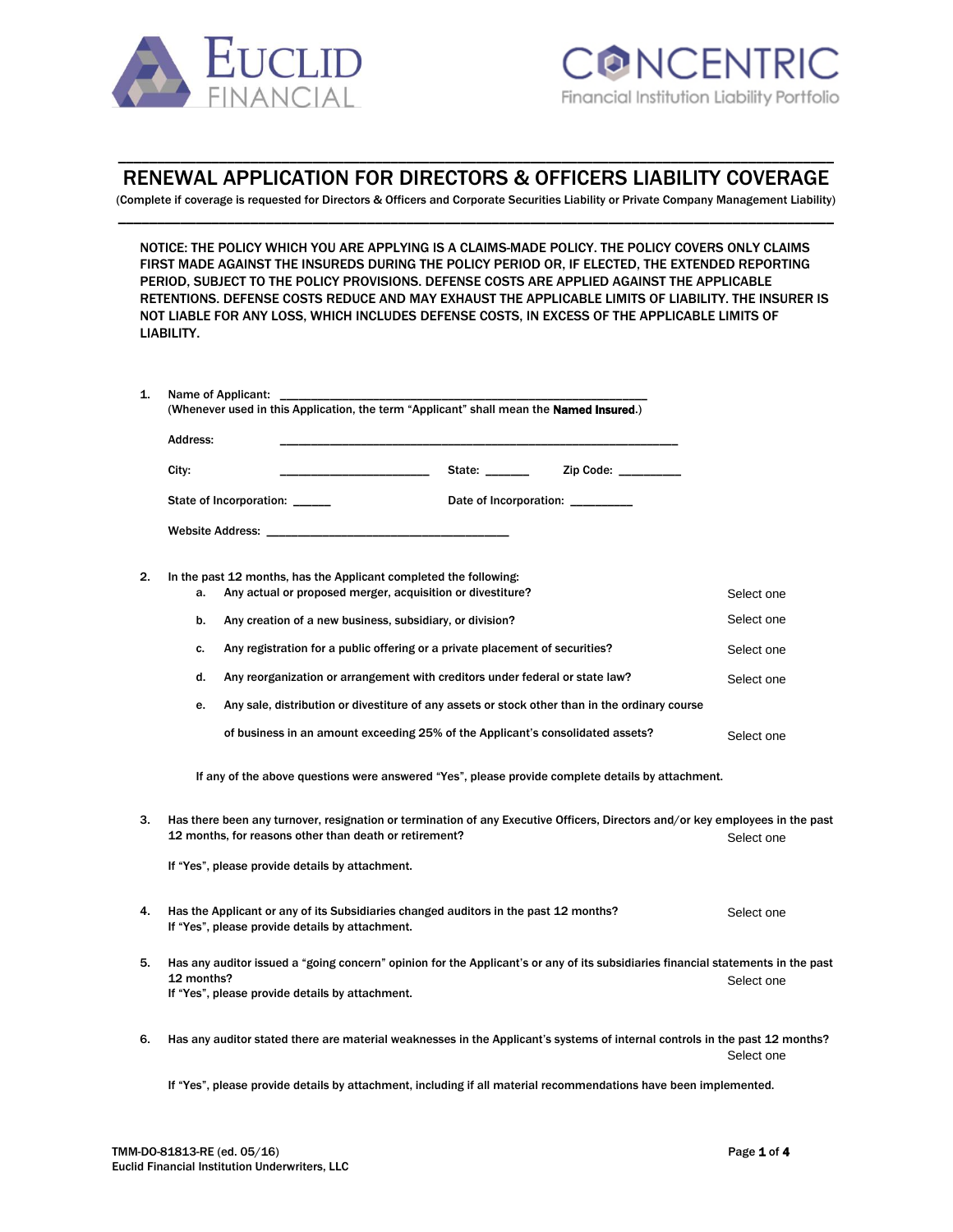



- 7. In the past 12 months, has the Applicant, any of its Subsidiaries, or any person proposed for coverage been the subject of, named as a party, or involved in, any of the following:
	- a. Anti-trust, copyright or patent litigation? Select one
	- b. Civil, criminal or administrative proceeding alleging violation of any federal or state securities laws?
	- c. Any other civil action, administrative proceeding, formal or informal inquiry, investigative proceeding or alternative dispute resolution? Select one
		- If "Yes" to any of these questions, please attach complete details.
- 8. In the past 12 months, have any claims such as would fall within the scope of the proposed insurance been made against any person(s) or entity(ies) proposed for this insurance?

If "Yes", please attach complete details.

#### ADDITIONAL INFORMATION

As part of this Application, please submit the following documents with respect to the Applicant:

- a. Most recent quarterly report, proxy statement and annual report including audited financial statements with any notes and schedules
- b. Any prospectus, offering circular or private placement memorandum released within the last 12 months
- c. Copies of all provisions of the Applicant's charter and bylaws relating to the indemnification of its directors and officers (only if amended in past 12 months)
- d. A schedule of all material litigation, administrative proceedings or investigations that commenced in the past 12 months with a brief description of each case or proceeding.

Any publicly available document filed by the Applicant with the U.S. Securities and Exchange Commission or any state, local or foreign equivalent during the twelve (12) months preceding this Policy's inception date shall be deemed submitted to the Insurer as part of this Application.

NOTICE:

ANY PERSON WHO KNOWINGLY AND WITH INTENT TO DEFRAUD ANY INSURANCE COMPANY OR ANOTHER PERSON, FILES AN APPLICATION FOR INSURANCE CONTAINING ANY MATERIALLY FALSE INFORMATION OR CONCEALS FOR THE PURPOSE OF MISLEADING, INFORMATION CONCERNING ANY FACT MATERIAL THERETO, MAY BE GUILTY OF COMMITTING A FRAUDULENT INSURANCE ACT, WHICH IS A CRIME AND SUBJECTS THE PERSON TO CRIMINAL AND CIVIL PENALTIES.

### APPLICANT FRAUD WARNINGS

ALABAMA, ARKANSAS, LOUISIANA, MARYLAND, NEW JERSEY, NEW MEXICO and VIRGINIA: Any person who knowingly presents a false or fraudulent claim for payment of a loss or benefit or knowingly presents false information in an Application for insurance is guilty of a crime. In Alabama, Arkansas, Louisiana and Maryland, that person may be subject to fines, imprisonment or both. In New Mexico, that person may be subject to civil fines and criminal penalties. In Virginia, penalties may include imprisonment, fines and denial of insurance benefits.

Select one

Select one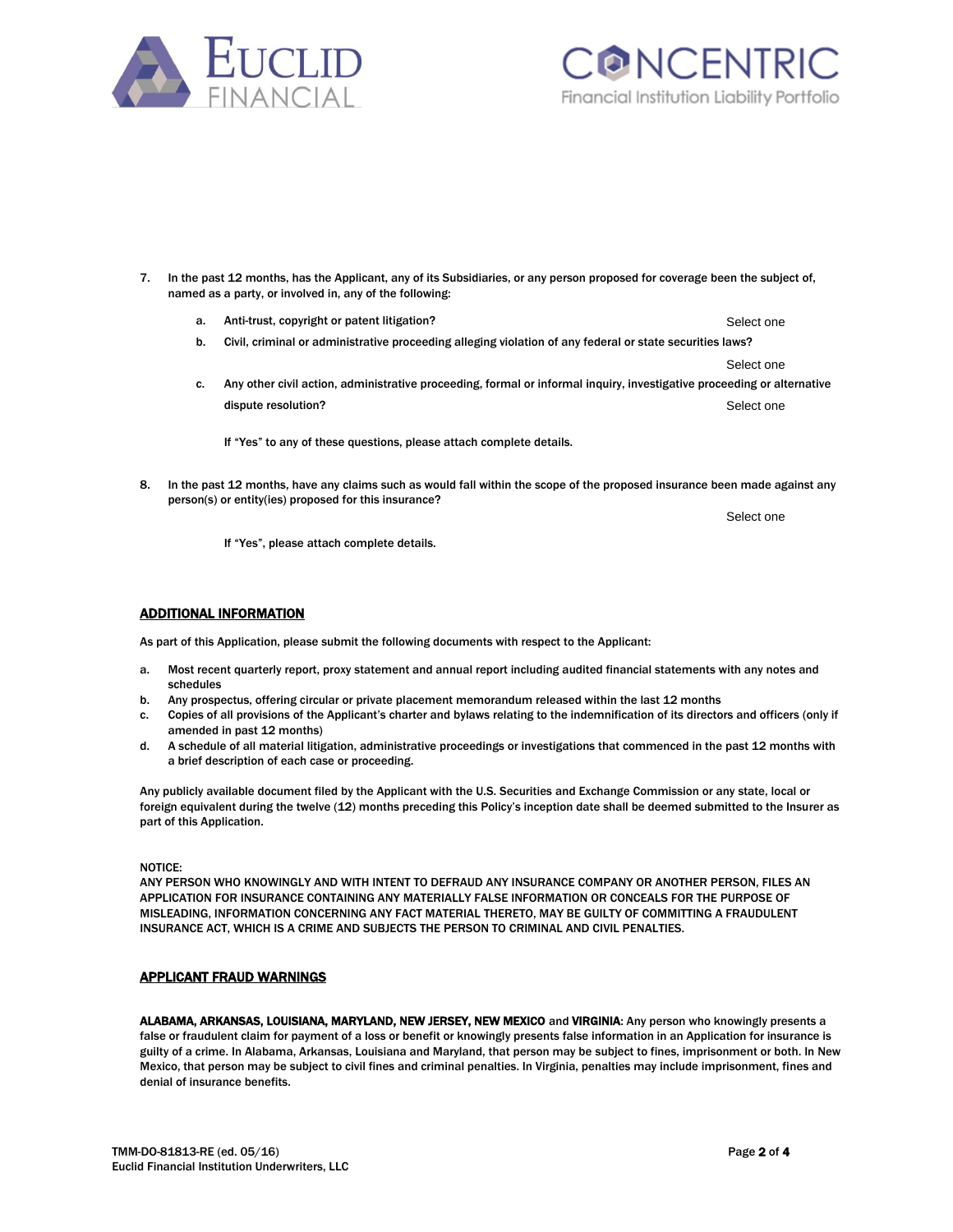



COLORADO: It is unlawful to knowingly provide false, incomplete or misleading facts or information to an insurance company for the purpose of defrauding or attempting to defraud the company. Penalties may include imprisonment, fines, denial of insurance and civil damages. Any insurance company or agent of an insurance company who knowingly provides false, incomplete, or misleading facts or information to a policyholder or claimant for the purpose of defrauding or attempting to defraud the policyholder or claimant with regard to a settlement or award payable from insurance proceeds shall be reported to the Colorado Division of Insurance within the Department of Regulatory Agencies.

DISTRICT OF COLUMBIA, KENTUCKY and PENNSYLVANIA: Any person who knowingly and with intent to defraud any insurance company or other person files an Application for insurance or statement of claim containing materially false information or conceals for the purpose of misleading, information concerning any fact material thereto, commits a fraudulent insurance act, which is a crime. In District of Columbia, penalties include imprisonment and/or fines. In addition, the Insurer may deny insurance benefits if the Applicant provides false information materially related to a claim. In Pennsylvania, the person may also be subject to criminal and civil penalties.

FLORIDA and OKLAHOMA: Any person who knowingly and with intent to injure, defraud or deceive the Insurer, files a statement of claim or an Application containing any false, incomplete or misleading information is guilty of a felony. In Florida it is a felony to the third degree.

KANSAS: An act committed by any person who, knowingly and with intent to defraud, presents, causes to be presented or prepares with knowledge or belief that it will be presented to or by an Insurer, purported Insurer, broker or any agent thereof, any written statement as part of, or in support of, an application for the issuance of, or the rating of an insurance policy for personal or commercial insurance, or a claim for payment or other benefit pursuant to an insurance policy for personal or commercial insurance which such person knows to contain materially false information concerning any fact material thereto; or conceals, for the purpose of misleading, information concerning any fact material thereto is considered a crime.

MAINE: It is a crime to knowingly provide false, incomplete or misleading information to an insurance company for the purpose of defrauding the company. Penalties may include imprisonment, fines or denial of insurance benefits.

OHIO: Any person who, with intent to defraud or knowing that he is facilitating a fraud against the Insurer, submits an Application or files a claim containing a false or deceptive statement is guilty of insurance fraud.

OREGON: Any person who knowingly presents a false or fraudulent claim for payment of a loss or benefit or knowingly presents false information in an application for insurance may be guilty of a crime and may be subject to fines and confinement in prison.

TENNESSEE and WASHINGTON: It is a crime to knowingly provide false, incomplete or misleading information to an insurance company for the purpose of defrauding the company. Penalties may include imprisonment, fines and/or denial of insurance benefits.

THE SIGNATORY, AS AUTHORIZED AGENT OF ALL INDIVIDUALS AND ENTITIES PROPOSED FOR THIS INSURANCE, REPRESENTS THAT, TO THE BEST OF HIS/HER KNOWLEDGE AND BELIEF, AFTER REASONABLE INQUIRY, THE STATEMENTS IN THIS APPLICATION AND ANY ATTACHMENTS OR INFORMATION SUBMITTED WITH THIS APPLICATION (TOGETHER REFERRED TO AS THE "APPLICATION") ARE TRUE AND COMPLETE.

THE INFORMATION IN THIS APPLICATION IS MATERIAL TO THE RISK ACCEPTED BY THE UNDERWRITER. IF A POLICY IS ISSUED IT WILL BE IN RELIANCE BY THE UNDERWRITER UPON THE APPLICATION, AND THE APPLICATION WILL BE THE BASIS OF THE CONTRACT. THE INFORMATION CONTAINED IN AND SUBMITTED WITH THIS APPLICATION IS ON FILE WITH THE UNDERWRITER AND, ALONG WITH THE APPLICATION, WILL BE CONSIDERED PHYSICALLY ATTACHED TO, PART OF, AND INCORPORATED INTO THE POLICY, IF ISSUED. THE UNDERWRITER IS AUTHORIZED TO MAKE ANY INQUIRY IN CONNECTION WITH THIS APPLICATION. THE UNDERWRITER'S ACCEPTANCE OF THIS APPLICATION OR THE MAKING OF ANY SUBSEQUENT INQUIRY DOES NOT BIND THE APPLICANT OR THE UNDERWRITER TO COMPLETE THE INSURANCE OR ISSUE A POLICY.

THE INFORMATION PROVIDED IN THIS APPLICATION IS FOR UNDERWRITING PURPOSES ONLY AND DOES NOT CONSTITUTE NOTICE TO THE UNDERWRITER UNDER ANY POLICY OF A CLAIM OR POTENTIAL CLAIM.

IF THE INFORMATION IN THIS APPLICATION MATERIALLY CHANGES PRIOR TO THE EFFECTIVE DATE OF THE POLICY, THE APPLICANT WILL IMMEDIATELY NOTIFY THE UNDERWRITER, AND THE UNDERWRITER MAY MODIFY OR WITHDRAW ANY QUOTATION OR AGREEMENT TO BIND INSURANCE.

#### **SIGNATURE**